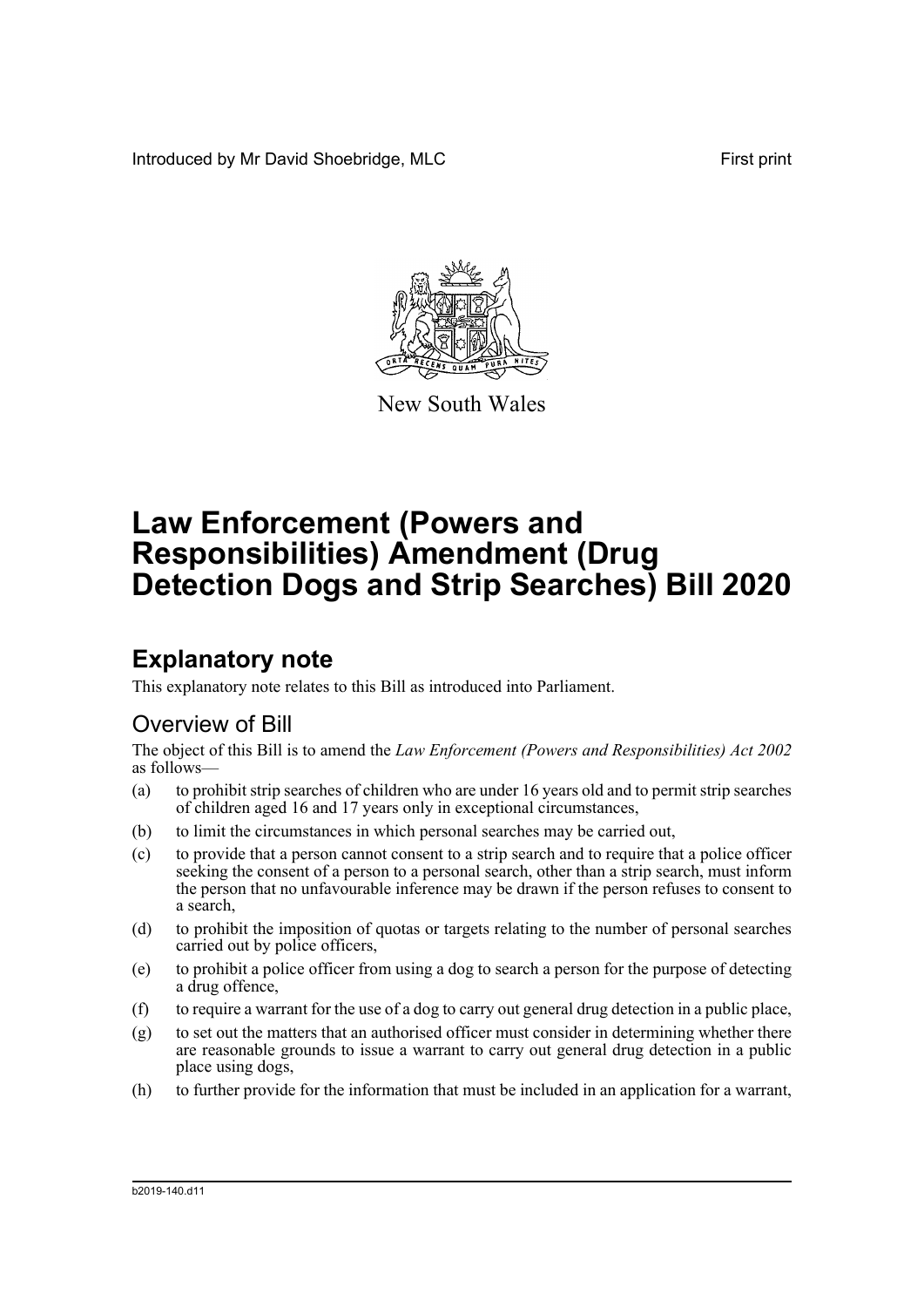- (i) to require the Commissioner of Police to record information relating to, and report annually to Parliament on, the number of searches, including strip searches, carried out by police while using dogs to carry out general drug detection under a warrant,
- (j) to make other minor and consequential amendments.

### Outline of provisions

**Clause 1** sets out the name (also called the short title) of the proposed Act.

**Clause 2** provides for the commencement of the proposed Act on the date of assent to the proposed Act.

**Schedule 1** amends the *Law Enforcement (Powers and Responsibilities) Act 2002* as set out in the overview above.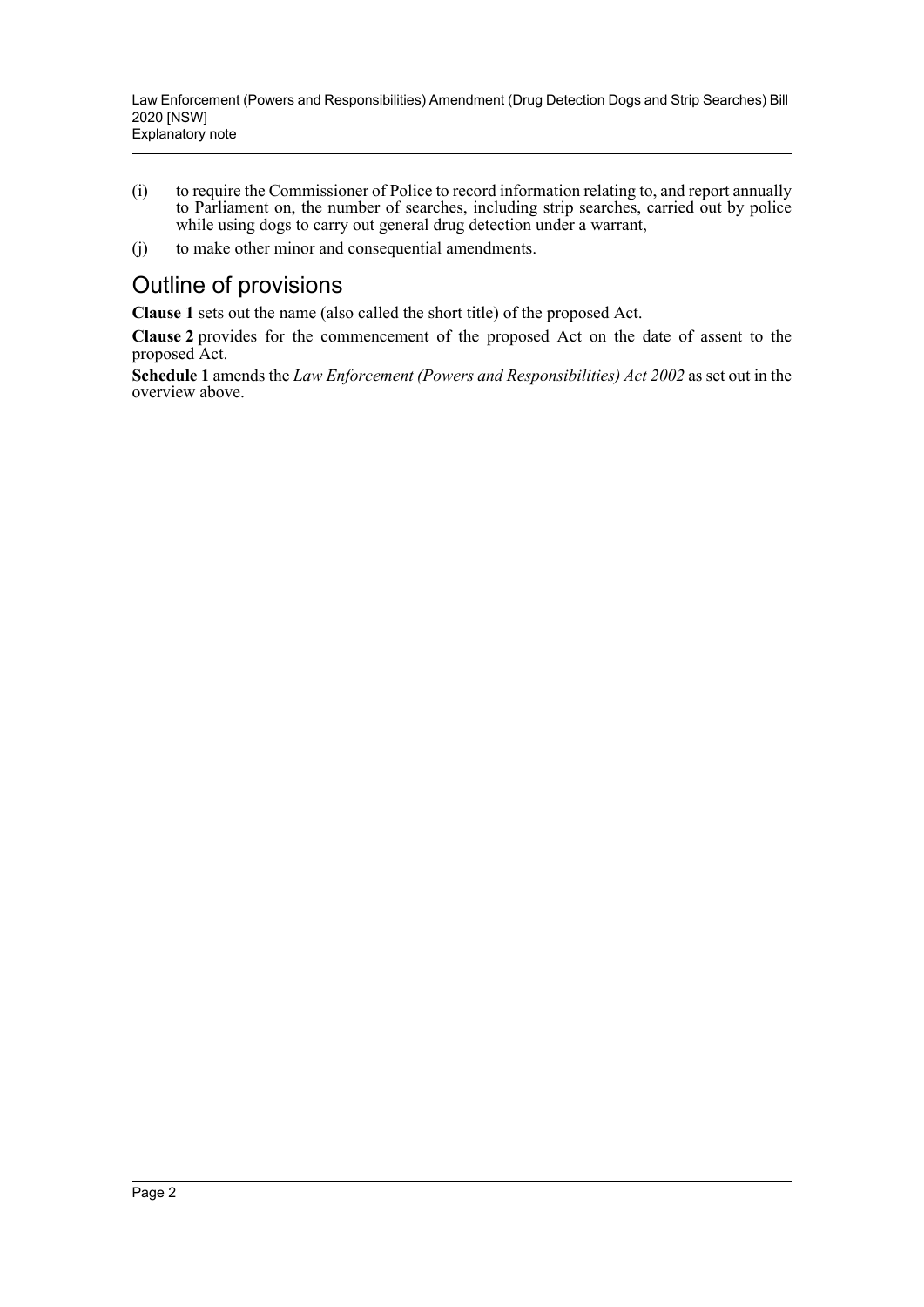Introduced by Mr David Shoebridge, MLC First print



New South Wales

## **Law Enforcement (Powers and Responsibilities) Amendment (Drug Detection Dogs and Strip Searches) Bill 2020**

### **Contents**

| Schedule 1 | Amendment of Law Enforcement (Powers and Responsibilities) Act<br>2002 No 103 |      |
|------------|-------------------------------------------------------------------------------|------|
|            | Commencement                                                                  |      |
|            | Name of Act                                                                   |      |
|            |                                                                               | Page |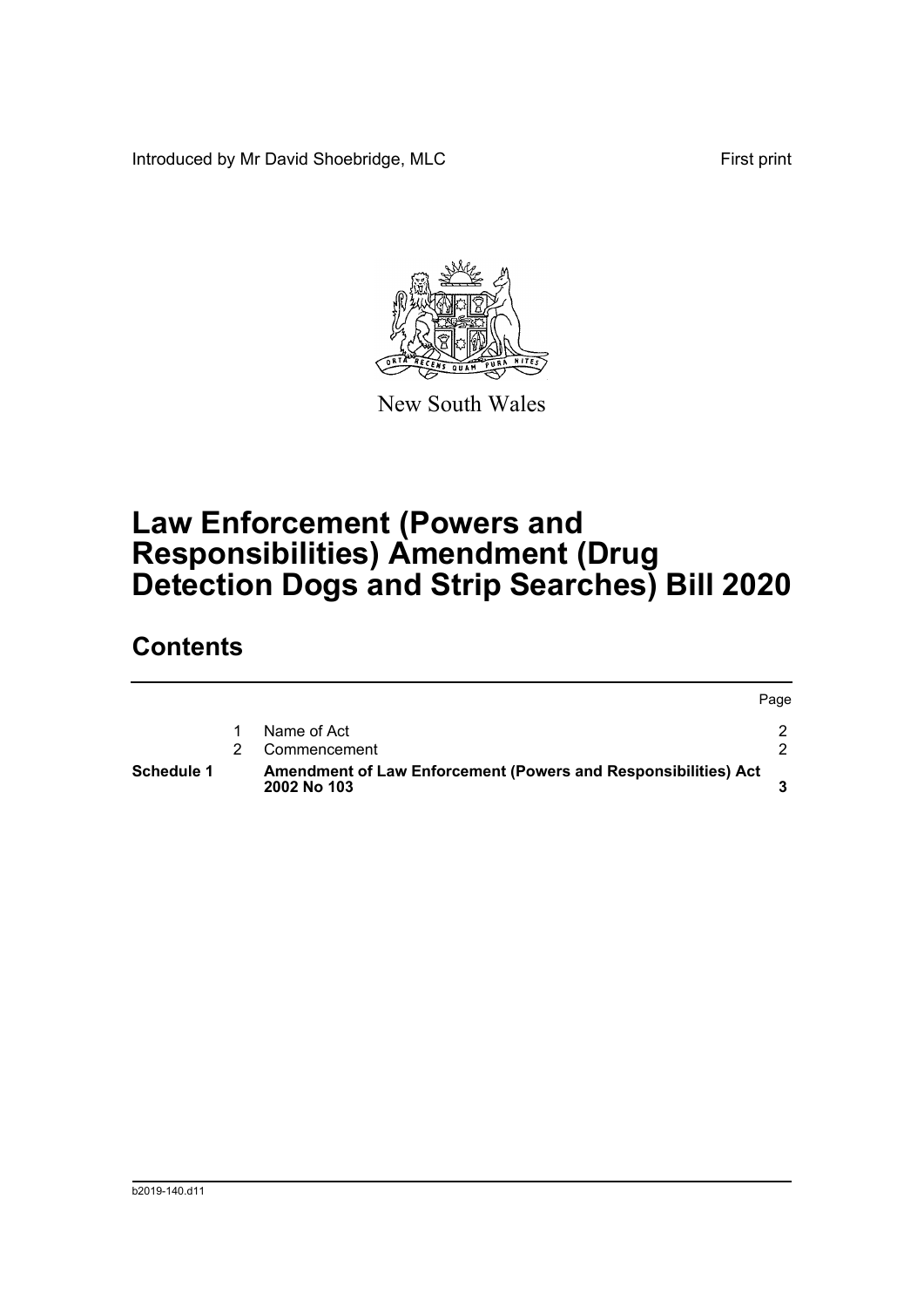

New South Wales

## **Law Enforcement (Powers and Responsibilities) Amendment (Drug Detection Dogs and Strip Searches) Bill 2020**

No , 2020

### **A Bill for**

An Act to amend the *Law Enforcement (Powers and Responsibilities) Act 2002* to prohibit the use of drug detection dogs in carrying out drug detection without a warrant; to limit the circumstances in which strip searches may be carried out; to prohibit strip searches of children who are less than 16 years old; and for related purposes.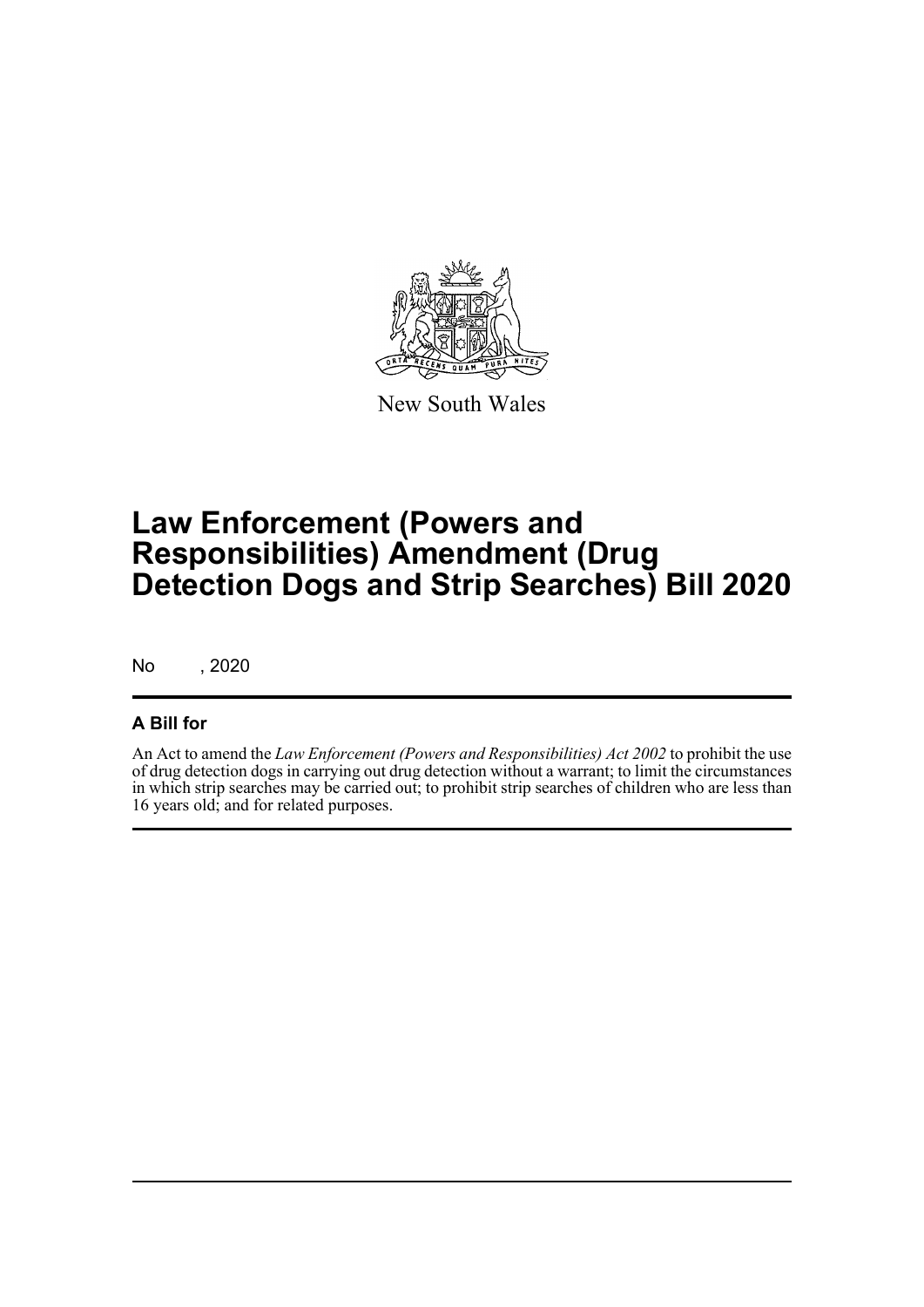<span id="page-4-1"></span><span id="page-4-0"></span>

| The Legislature of New South Wales enacts—                                                                                    |               |
|-------------------------------------------------------------------------------------------------------------------------------|---------------|
| Name of Act                                                                                                                   | $\mathcal{P}$ |
| This Act is the Law Enforcement (Powers and Responsibilities) Amendment (Drug<br>Detection Dogs and Strip Searches) Act 2020. | 3             |
| Commencement                                                                                                                  | 5             |
| This Act commences on the date of assent to this Act.                                                                         | 6             |
|                                                                                                                               |               |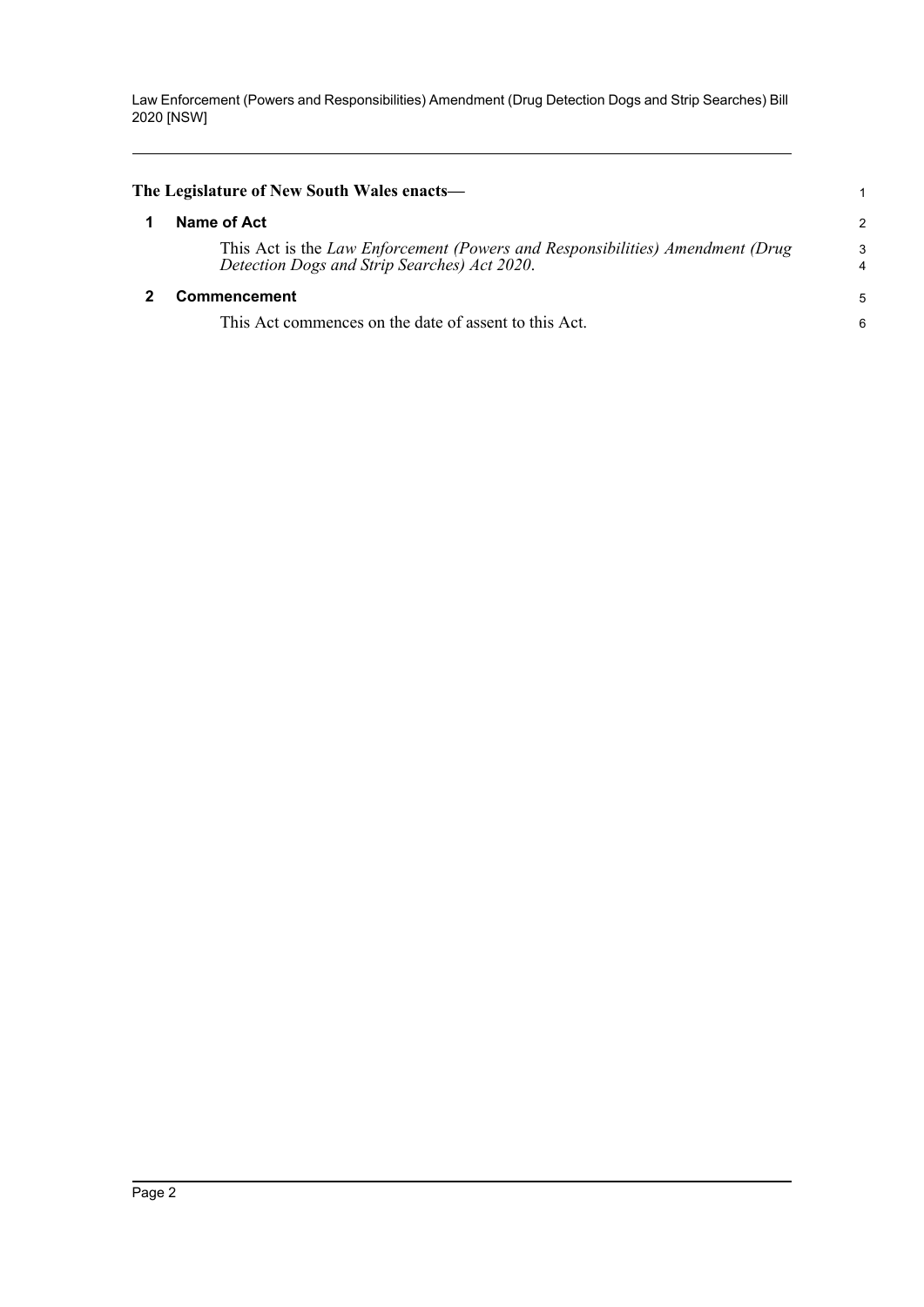Schedule 1 Amendment of Law Enforcement (Powers and Responsibilities) Act 2002 No 103

<span id="page-5-0"></span>

|       | <b>Schedule 1</b>               | <b>Amendment of Law Enforcement (Powers and</b><br><b>Responsibilities) Act 2002 No 103</b>                               | 1<br>$\overline{2}$ |
|-------|---------------------------------|---------------------------------------------------------------------------------------------------------------------------|---------------------|
| [1]   | <b>Section 3 Interpretation</b> |                                                                                                                           | 3                   |
|       |                                 | Omit the definition of <i>strip search</i> from section $3(1)$ . Insert in alphabetical order—                            | 4                   |
|       |                                 | non-binary person means a person who does not identify exclusively as a<br>female or a male.                              | 5<br>6              |
|       |                                 | strip search—see section 29A.                                                                                             | 7                   |
| $[2]$ | Section 3(2A)(a)                |                                                                                                                           | 8                   |
|       | identifies".                    | Omit ", a member of the opposite sex to the sex with which the transgender person                                         | 9<br>10             |
|       |                                 | Insert instead "or a non-binary person, a member of the sex nominated by the transgender<br>person or non-binary person". | 11<br>12            |
| [3]   | Section 3(2A)(b)                |                                                                                                                           | 13                  |
|       |                                 | Omit ", a member of the same sex as the sex with which the transgender person identifies".                                | 14                  |
|       | person or non-binary person".   | Insert instead "or a non-binary person, a member of the sex nominated by the transgender                                  | 15<br>16            |
| $[4]$ | <b>Section 29A</b>              |                                                                                                                           | 17                  |
|       | Insert before section 29—       |                                                                                                                           | 18                  |
|       | <b>Definitions</b><br>29A       |                                                                                                                           | 19                  |
|       |                                 | In this Division—                                                                                                         | 20                  |
|       |                                 | <i>remove</i> a person's clothes includes moving or otherwise adjusting the clothes.                                      | 21                  |
|       |                                 | strip search means a search of a person or of articles in the possession of a<br>person that involves—                    | 22<br>23            |
|       | (a)                             | requiring the person to remove any of the person's clothes other than<br>clothes specified in section $30(1)(b)$ , and    | 24<br>25            |
|       | (b)                             | an examination of the person's body, not including body cavities, and<br>the person's clothes.                            | 26<br>27            |
| [5]   |                                 | <b>Section 29 Application of Division</b>                                                                                 | 28                  |
|       |                                 | Omit "any search of a person" from section 29(2).                                                                         | 29                  |
|       |                                 | Insert instead "a search of a person, other than a strip search,"                                                         | 30                  |
| [6]   | <b>Section 29(2)(b)</b>         |                                                                                                                           | 31                  |
|       | Omit the paragraph.             |                                                                                                                           | 32                  |
| $[7]$ |                                 | <b>Section 30 Searches generally</b>                                                                                      | 33                  |
|       |                                 | Omit "his or her" from section $30(a)$ . Insert instead "the police officer's".                                           | 34                  |
| [8]   | Section 30(b)                   |                                                                                                                           | 35                  |
|       |                                 | Omit "his or her". Insert instead "the person's".                                                                         | 36                  |
| [9]   | Section 30(b)                   |                                                                                                                           | 37                  |
|       |                                 | Omit "all". Insert instead "any other".                                                                                   | 38                  |
|       |                                 |                                                                                                                           |                     |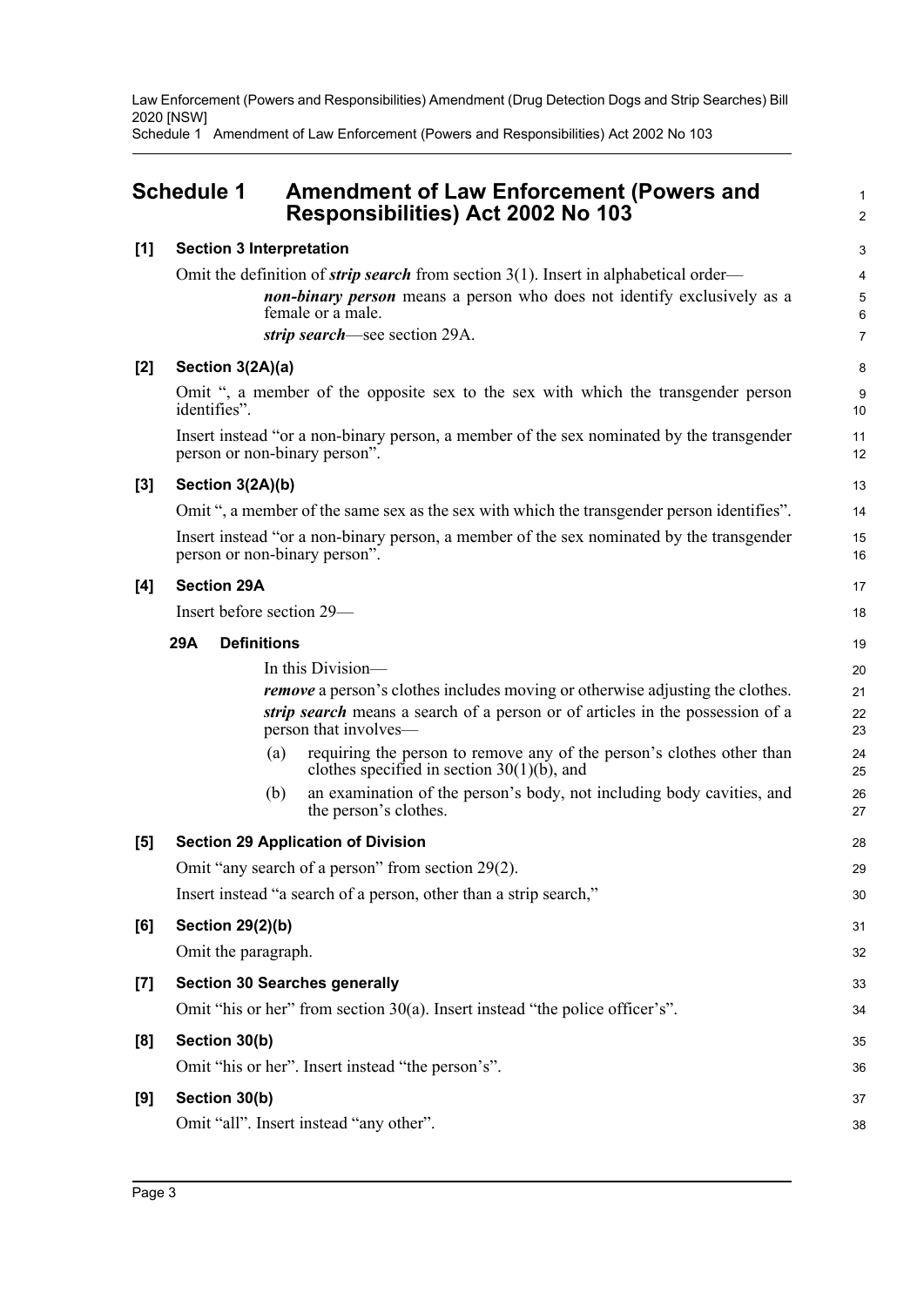Schedule 1 Amendment of Law Enforcement (Powers and Responsibilities) Act 2002 No 103

| [10] | Section 30(2) |  |
|------|---------------|--|
|      |               |  |

Insert at the end of section 30—

(2) In determining whether to conduct a search of a person who is 16 or 17 years of age, and in determining the manner in which the search is carried out, the safety, welfare and well-being of the person is to be the paramount consideration.

#### **[11] Section 31 Strip searches**

Omit section 31(b). Insert instead—

(b) in the case where the search is carried out in another place—

(i) the police officer believes on reasonable grounds that the strip search is necessary for the purposes of the search, and

40

- (ii) the police officer believes on reasonable grounds that there is an immediate risk of significant harm to a person's life or safety unless the strip search is carried out, and
- (iii) a senior police officer authorises the carrying out of the strip search, having regard to the matters set out in subparagraphs (i) and (ii).

#### **[12] Section 31(2)**

Insert at the end of section 31—

(2) For the purposes of subsection  $(1)(b)(ii)$ , the fact that a person may be in possession of a small quantity, within the meaning of the *Drug Misuse and Trafficking Act 1985*, of a prohibited drug or prohibited plant does not of itself constitute an immediate risk of significant harm to a person's life or safety.

#### **[13] Section 32 Preservation of privacy and dignity during search**

| Omit "female or a transgender person who identifies as a female" from section 32(6). |  |
|--------------------------------------------------------------------------------------|--|
| Insert instead "a female, transgender person or non-binary person".                  |  |

|        |                         |     | Insert instead "a female, transgender person or non-binary person".                                           | 26       |
|--------|-------------------------|-----|---------------------------------------------------------------------------------------------------------------|----------|
| $[14]$ |                         |     | Section 33 Rules for conduct of strip searches                                                                | 27       |
|        |                         |     | Insert before section $33(1)$ —                                                                               | 28       |
|        | (1A)                    |     | Before carrying out a strip search of a person, the police officer must—                                      | 29       |
|        |                         | (a) | inform the person that the person may nominate a support person to be<br>present during the strip search, and | 30<br>31 |
|        |                         | (b) | ensure the support person is present during the strip search.                                                 | 32       |
| $[15]$ | Section 33(1)           |     |                                                                                                               | 33       |
|        |                         |     | Omit ", as far as is reasonably practicable in the circumstances,".                                           | 34       |
| $[16]$ | Section 33(1)(a)        |     |                                                                                                               | 35       |
|        |                         |     | Insert "to ensure the privacy and dignity of the person being searched" after "area".                         | 36       |
| $[17]$ | <b>Section 33(1)(b)</b> |     |                                                                                                               | 37       |
|        |                         |     | Insert "except as provided by this section," before "the strip search".                                       | 38       |
| $[18]$ | Section 33(2)           |     |                                                                                                               | 39       |

Omit "A parent". Insert instead "In addition to a support person, a parent".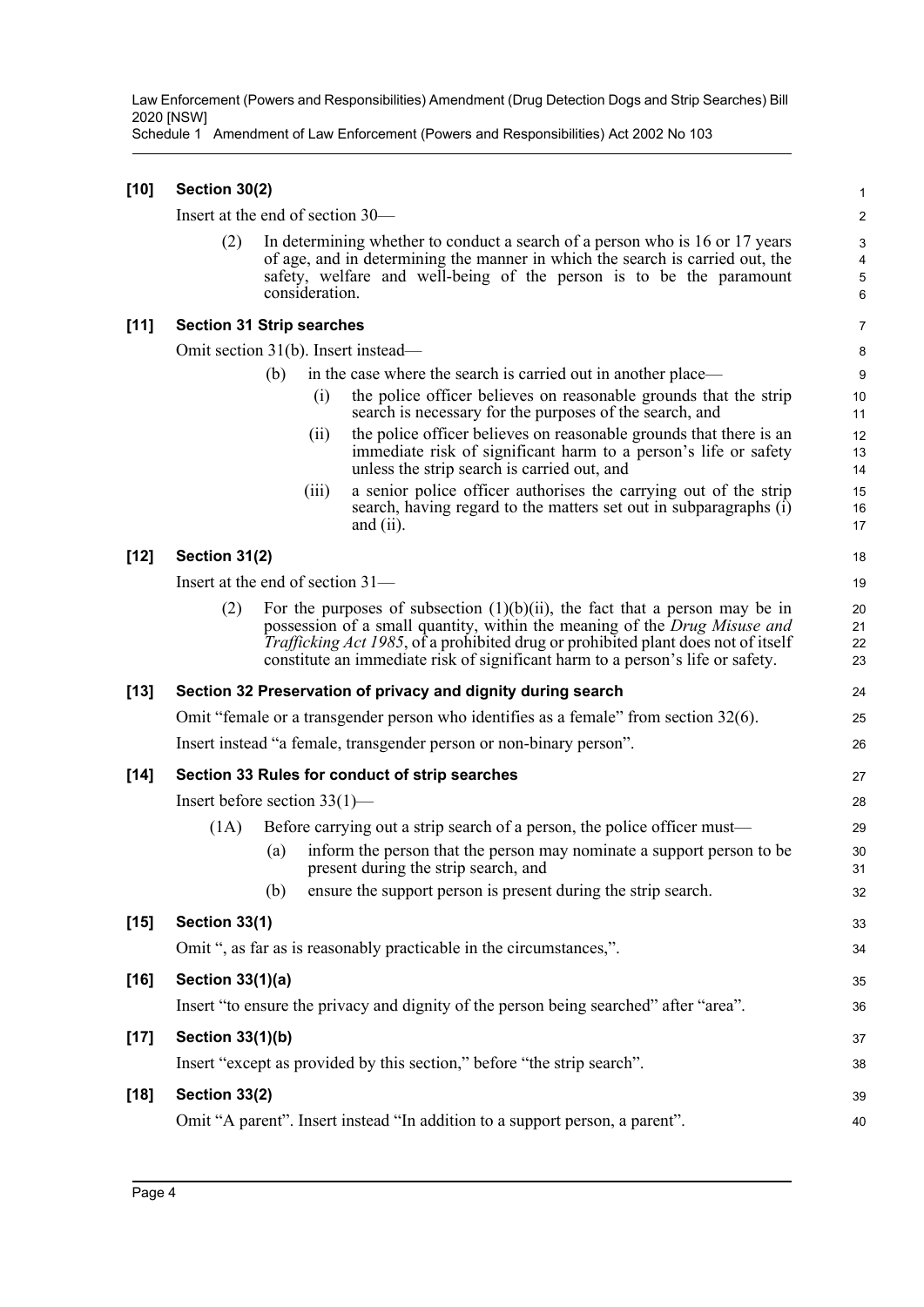Schedule 1 Amendment of Law Enforcement (Powers and Responsibilities) Act 2002 No 103

| $[19]$ |                | Section 33(3)                   |        |              |                                                                                                                                                                                                                                       | 1                    |
|--------|----------------|---------------------------------|--------|--------------|---------------------------------------------------------------------------------------------------------------------------------------------------------------------------------------------------------------------------------------|----------------------|
|        |                |                                 |        |              | Omit "at least 10 years of age but under 18". Insert instead "16 or 17".                                                                                                                                                              | $\overline{c}$       |
| $[20]$ | Section 33(3A) |                                 |        |              |                                                                                                                                                                                                                                       |                      |
|        |                |                                 |        |              | Omit "Subsection (3) does". Insert instead "Subsections (1A) and (3) do".                                                                                                                                                             | 4                    |
| $[21]$ |                | Section 33(3A)                  |        |              |                                                                                                                                                                                                                                       | 5                    |
|        |                |                                 |        |              | Insert "the support person nominated by the person being searched or" after "presence of".                                                                                                                                            | 6                    |
| $[22]$ |                | Section 33(4)                   |        |              |                                                                                                                                                                                                                                       | 7                    |
|        |                |                                 |        |              | Omit the subsection. Insert instead-                                                                                                                                                                                                  | 8                    |
|        |                | (4)                             |        |              | A strip search of a person must not—                                                                                                                                                                                                  | 9                    |
|        |                |                                 | (a)    |              | involve an examination of the person's body by touch, or                                                                                                                                                                              | 10                   |
|        |                |                                 | (b)    |              | require the person—                                                                                                                                                                                                                   | 11                   |
|        |                |                                 |        | (i)          | to squat, cough or bend over, or                                                                                                                                                                                                      | 12                   |
|        |                |                                 |        | (ii)         | to lift, move or position a part of the person's body for the<br>purposes of a search of the person's genital or anal area or, in the<br>case of a female, transgender person or non-binary person, the<br>person's breasts.          | 13<br>14<br>15<br>16 |
| $[23]$ |                | <b>Section 34</b>               |        |              |                                                                                                                                                                                                                                       | 17                   |
|        |                |                                 |        |              | Omit the section. Insert instead—                                                                                                                                                                                                     | 18                   |
|        | 34             |                                 |        |              | Strip searches of children                                                                                                                                                                                                            | 19                   |
|        |                | (1)                             | years. |              | A strip search must not be carried out on a person who is under the age of 16                                                                                                                                                         | 20<br>21             |
|        |                | (2)                             |        |              | A strip search must not be carried out on a person who is 16 or 17 years of age<br>unless there are exceptional circumstances that justify a strip search to protect<br>the person or another person from immediate significant harm. | 22<br>23<br>24       |
| $[24]$ |                |                                 |        |              | Section 34A Searches carried out with consent                                                                                                                                                                                         | 25                   |
|        |                | Insert after section $34A(1)$ — |        |              |                                                                                                                                                                                                                                       | 26                   |
|        |                | (1A)                            |        | person that- | A police officer seeking the consent of a person to a search must inform the                                                                                                                                                          | 27<br>28             |
|        |                |                                 |        |              | (a) the person is entitled to refuse to consent to the search, and                                                                                                                                                                    | 29                   |
|        |                |                                 | (b)    |              | no unfavourable inference may be drawn if the person refuses to<br>consent to the search.                                                                                                                                             | 30<br>31             |
| $[25]$ |                | Section 34A(3)                  |        |              |                                                                                                                                                                                                                                       | 32                   |
|        |                | Insert after section 34A(2)—    |        |              |                                                                                                                                                                                                                                       | 33                   |
|        |                | (3)                             |        |              | This section does not apply to a strip search of a person.                                                                                                                                                                            | 34                   |
| $[26]$ |                | <b>Section 34B</b>              |        |              |                                                                                                                                                                                                                                       | 35                   |
|        |                | Insert after section 34A—       |        |              |                                                                                                                                                                                                                                       | 36                   |
|        | 34B            |                                 |        |              | Search quotas prohibited                                                                                                                                                                                                              | 37                   |
|        |                |                                 |        |              | A quota or target for the number of searches to be carried out by police officers<br>must not be imposed, including in relation to-                                                                                                   | 38<br>39             |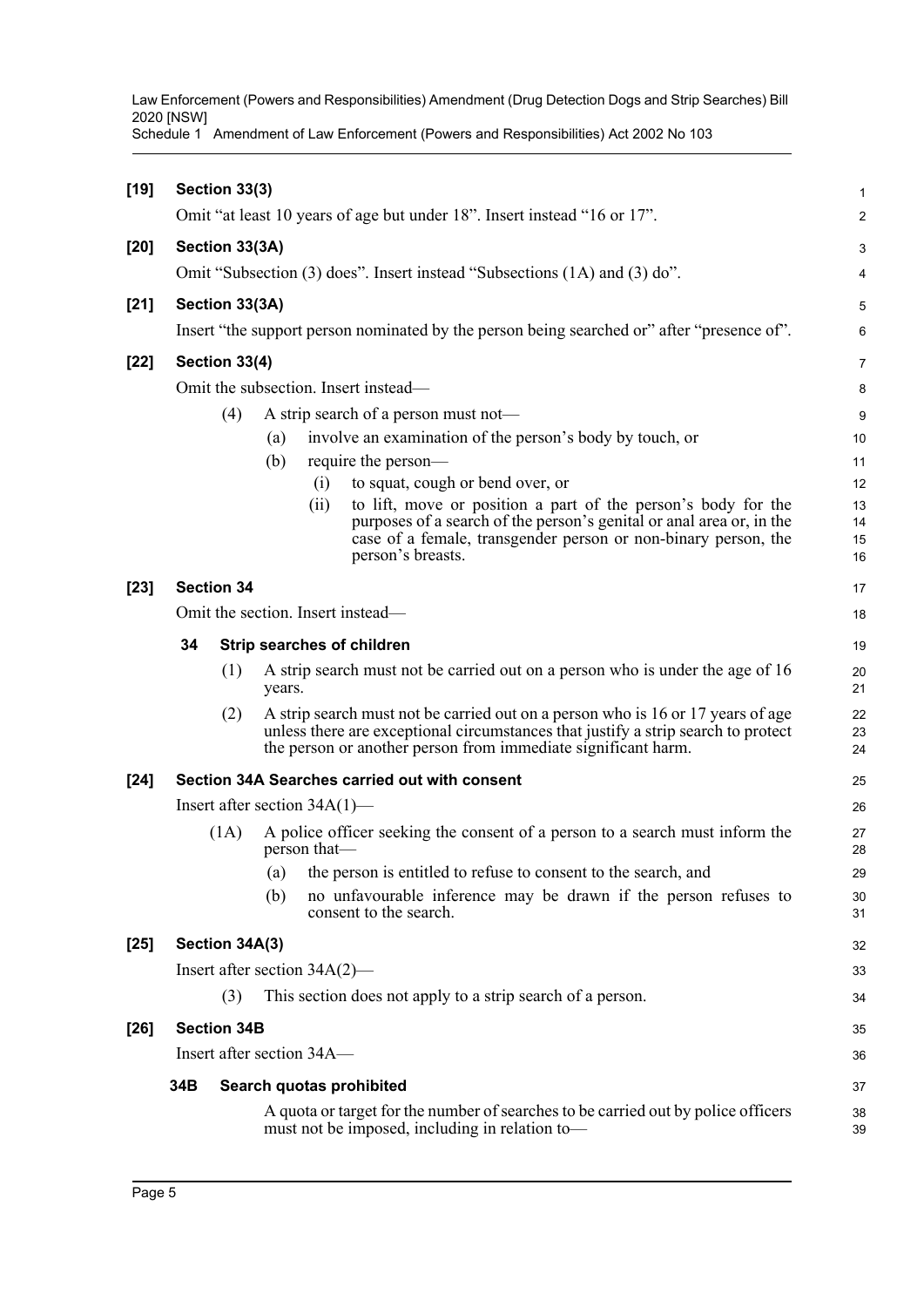Schedule 1 Amendment of Law Enforcement (Powers and Responsibilities) Act 2002 No 103

|        |                                 | (a) | particular branches or parts of the NSW Police Force, or                                                                                                                                                                                                                   | 1                         |
|--------|---------------------------------|-----|----------------------------------------------------------------------------------------------------------------------------------------------------------------------------------------------------------------------------------------------------------------------------|---------------------------|
|        |                                 | (b) | particular areas of the State.                                                                                                                                                                                                                                             | 2                         |
| $[27]$ |                                 |     | Part 11, Division 2, heading                                                                                                                                                                                                                                               | 3                         |
|        |                                 |     | Insert "with warrant" after "dogs".                                                                                                                                                                                                                                        | 4                         |
| $[28]$ |                                 |     | Section 145 Meaning of "general drug detection"                                                                                                                                                                                                                            | 5                         |
|        |                                 |     | Omit ", except during a search of a person that is carried out after a police officer reasonably<br>suspects that the person is committing a drug offence" from the definition of <i>general drug</i>                                                                      | $\,6\,$<br>$\overline{7}$ |
|        | detection.                      |     |                                                                                                                                                                                                                                                                            | 8                         |
| $[29]$ | <b>Sections 146-148</b>         |     |                                                                                                                                                                                                                                                                            | 9                         |
|        | Omit the sections.              |     |                                                                                                                                                                                                                                                                            | 10                        |
| $[30]$ |                                 |     | Section 149 General drug detection with dogs by warrant                                                                                                                                                                                                                    | 11                        |
|        | Insert after section $149(3)$ — |     |                                                                                                                                                                                                                                                                            | 12                        |
|        | (3A)                            |     | In determining whether there are reasonable grounds to issue a warrant under                                                                                                                                                                                               | 13                        |
|        |                                 |     | this section, an authorised officer must, without limiting the matters that may<br>be considered, consider the following matters—                                                                                                                                          | 14<br>15                  |
|        |                                 | (a) | whether the execution of the warrant is, having regard to the nature and                                                                                                                                                                                                   | 16                        |
|        |                                 |     | size of the public place specified in the application, likely to cause<br>unreasonable disruption to persons within the public place,                                                                                                                                      | 17<br>18                  |
|        |                                 | (b) | whether the area of the public place specified in the application is                                                                                                                                                                                                       | 19                        |
|        |                                 |     | appropriate in the circumstances and whether a smaller area would be<br>sufficient for the purposes of carrying out general drug detection,                                                                                                                                | 20<br>21                  |
|        |                                 | (c) | whether the execution of the warrant is likely to have an unreasonable<br>or disproportionate impact on certain persons or classes of persons,                                                                                                                             | 22<br>23                  |
|        |                                 | (d) | whether the execution of the warrant is likely to cause harm to persons<br>within the public place,                                                                                                                                                                        | 24<br>25                  |
|        |                                 | (e) | whether the execution of the warrant is likely to negatively affect harm<br>reduction measures being taken in the public place,                                                                                                                                            | 26<br>27                  |
|        |                                 | (f) | whether the use of dogs to carry out general drug detection is necessary,<br>taking into account other ways in which a police officer may find<br>reasonable grounds to search a person suspected of committing a drug<br>offence.                                         | 28<br>29<br>30<br>31      |
| $[31]$ | <b>Section 149(5)</b>           |     |                                                                                                                                                                                                                                                                            | 32                        |
|        | Insert after section $149(4)$ — |     |                                                                                                                                                                                                                                                                            | 33                        |
|        | (5)                             |     | An application for a warrant under this section must include—                                                                                                                                                                                                              | 34                        |
|        |                                 | (a) | the proportion of searches in the previous 12 months resulting from the<br>carrying out of general drug detection using a dog that did not find<br>prohibited drugs or prohibited plants in the possession or control of the<br>persons searched, and                      | 35<br>36<br>37<br>38      |
|        |                                 | (b) | general information about the extent to which the use of dogs under a<br>warrant under this section to carry out general drug detection results in<br>the detection of prohibited drugs or prohibited plants in the possession<br>or control of persons in a public place. | 39<br>40<br>41<br>42      |
| $[32]$ |                                 |     | Section 150 Provisions relating to general drug detection                                                                                                                                                                                                                  | 43                        |
|        |                                 |     | Omit ", but only if it is authorised by a warrant under this Division" from section 150(3).                                                                                                                                                                                | 44                        |